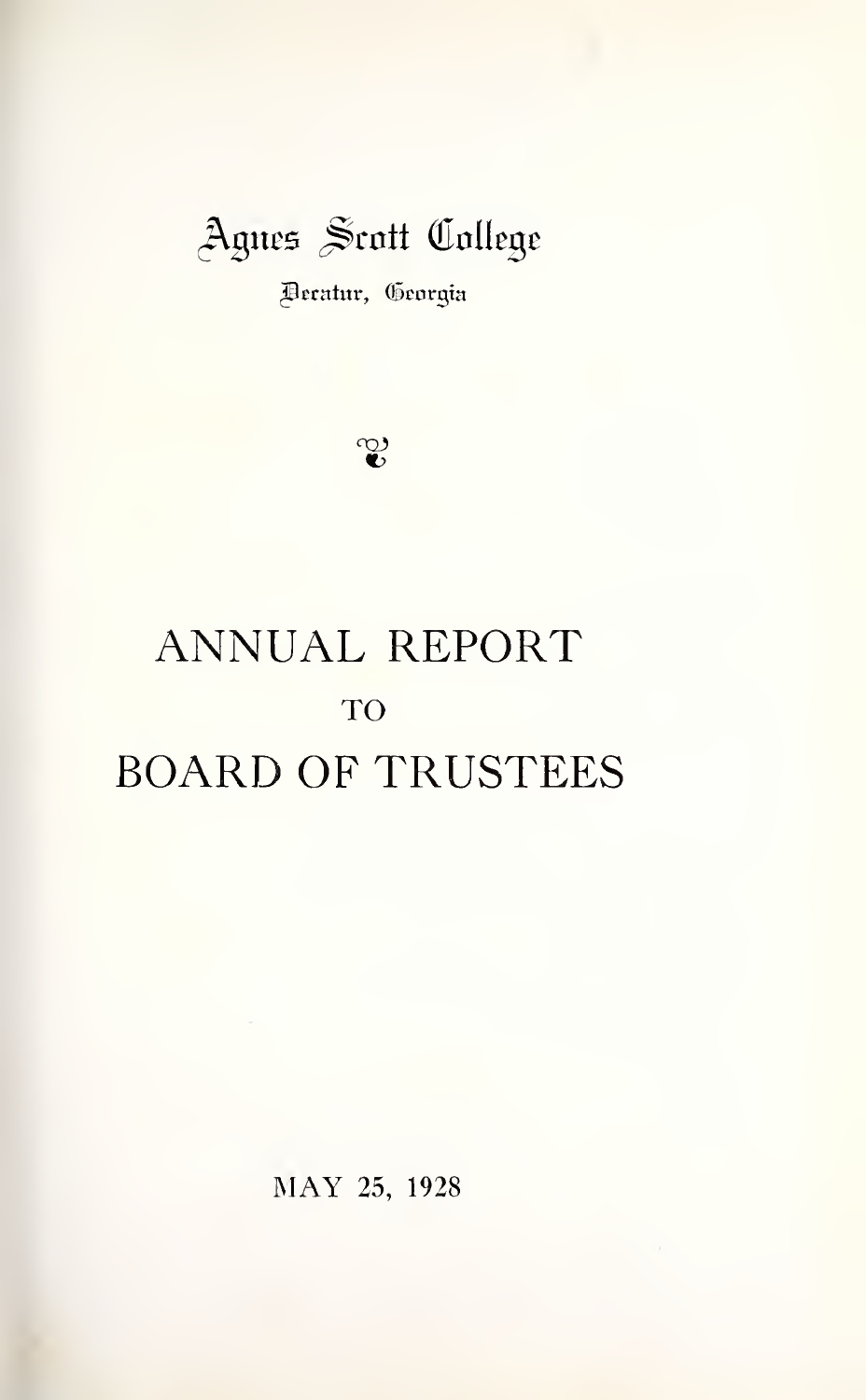# THE PRESIDENT'S ANNUAL REPORT TO THE BOARD OF TRUSTEES 1927-1928

Board of Trustees,

Agnes Scott College.

<sup>I</sup> have the honor to submit herewith my annual report as President of Agnes Scott College for the session 1927-1928, and <sup>I</sup> appreciate the privilege of laying before you the general condition of the College.

### Trustees

There has been no meeting of the Board of Trustees since the annual one of May, 1927. Our men and women are so busy that we hesitate to call a meeting unless there is something urgent. Our Committees are very efficient and most of the business can be transacted through them. Individual members of the Board have cheerfully given time whenever called upon.

Miss Nannette Hopkins, Dean of the College, was nominated at the last meeting of the Board to take the place of Mr. L. C. Mandeville as Synodical Trustee from Georgia. Her election was ratified at the last meeting of the Synod so that she is now a full member. Since she was the very first teacher employed by the school when itwas started as Decatur Female Seminary in 1889, and since she has been with the institution either as Principal or Dean ever since, moulding in large measure the ideals of the college, she will be a most helpful Trustee.

Much to our regret, Dr. J. R. Cunningham, Gainesville, Florida, has accepted a call in another State and his removal from Florida automatically leaves vacant his place as a Trustee. This has been brought to the attention of the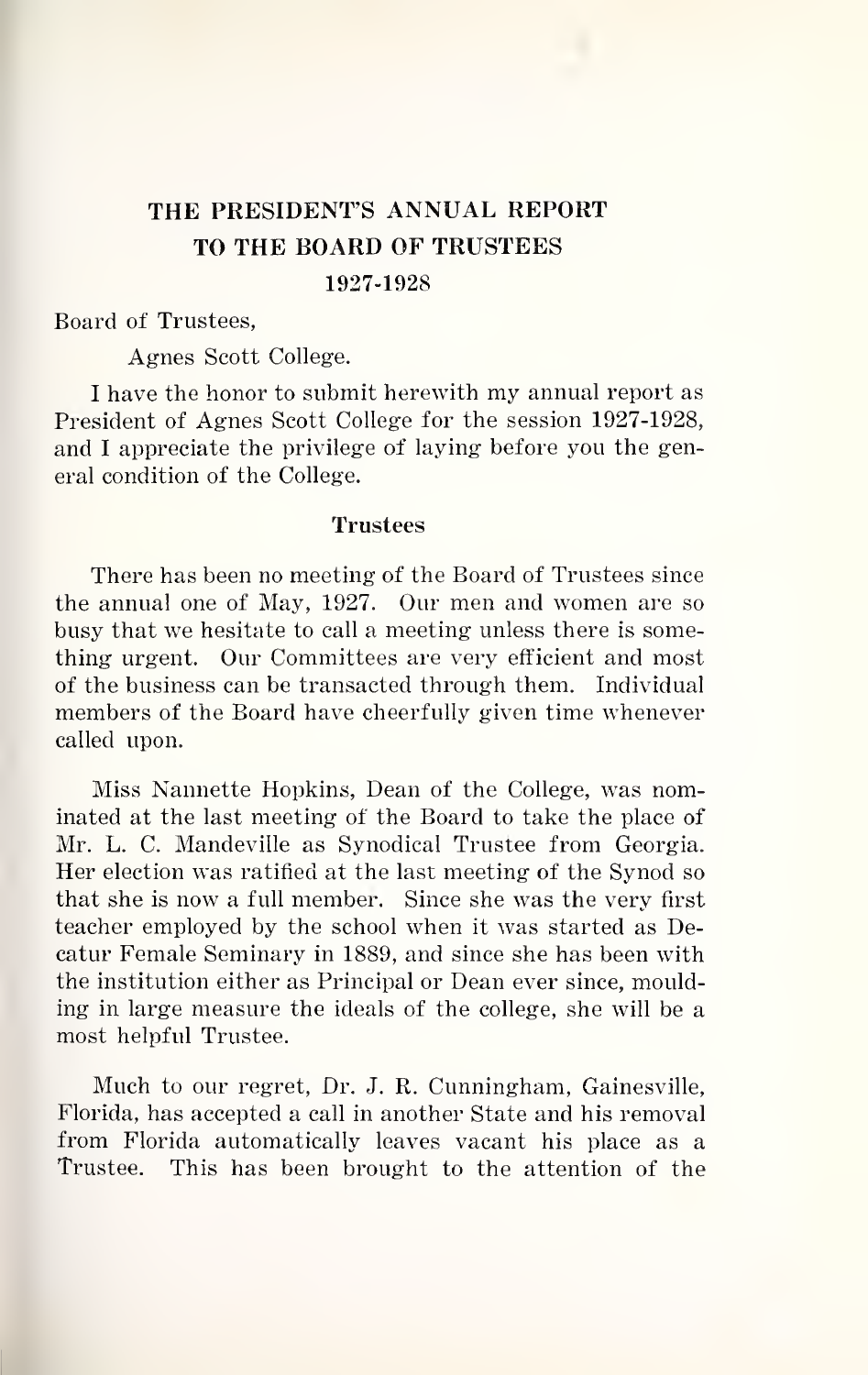Nominating Committee. While Dr. Cunningham had never been able to attend a meeting of the Board he always evinced an interest in the College and a willingness to serve it in any way.

The terms of the following Trustees expire at this meeting: George E. King, G. Scott Candler, H. T. Mcintosh, W. R. Dobyns, C. T. Paxon, and Mrs. D. B. Donaldson. All of these have been of great assistance to Agnes Scott during their entire service on our Board.

### Development Plan

In the fall of 1925, after a careful survey of the college needs for development, the Trustees adopted plans calling for an expenditure of two million nine hundred twenty-four thousand (\$2,924,000.00) dollars over a period of ten years. It was thought that this would cover the needs for buildings, improvements, endowment and scholarships during that period. The President of the College was directed to use his best efforts in a quiet way to meet these needs through col lecting pledges, savings on current expenses, and seeking new gifts. At the last meeting of the Trustees the same general exhortation was renewed. The work has gone for ward somewhat slowly for conditions have not been favorable for campaigning.

During the two and one-half years that have elapsed since the objectives were definitely defined, we have added either in improvement, cash, or pledges about \$350,000, to our permanent assets. Other tentative pledges have been made, but since they are not signed they are not included in this list. Some of the subscriptions have been made on condition that we have a total of five hundred thousand (\$500,000.00) dollars subscribed by January 1, 1929.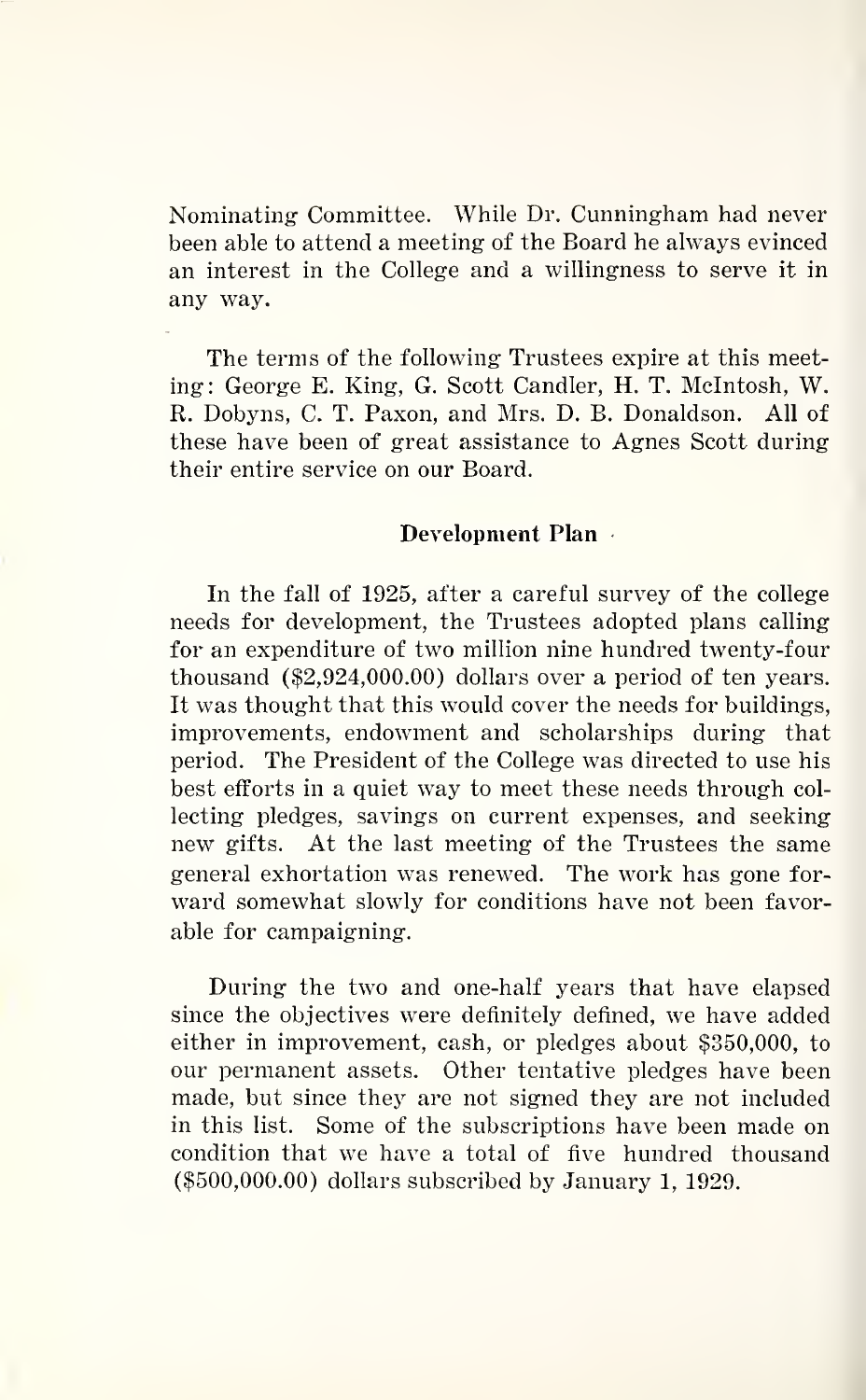| The actual money spent toward achieving our objectives |  |
|--------------------------------------------------------|--|
| during the period has gone for the following purposes: |  |
|                                                        |  |
| 9.302                                                  |  |
| Additions or improvements to buildings                 |  |
| Permanent equipment<br>7.450                           |  |
| 3.238                                                  |  |
|                                                        |  |
| Scholarship and Fellowship Endowment<br>40,000         |  |
| General endowment __________________________ 129,375   |  |

We have not been able to touch the larger items of our building program, and these are needed so acutely that we must make the best effort NOW to secure funds for their erection. The President's time is so absorbed in various duties that it is hard for him to give this matter consecutive attention, and it seems necessary to secure some help for the special effort. It does not seem practicable to employ a firm of professional campaigners. The expense would be large and conditions are not yet favorable for the type of campaign they would wish to put on. If we can secure a couple of capable Christian business men who have had some experience in raising money it may be the best plan. The consideration of this problem is one of the most important matters to come before the Board at the approaching annual meeting.

#### Some Campaign History

It has been nine years since Agnes Scott made a general appeal either to the Trustees or the public. In 1919 the General Education Board offered \$175,000, if friends of the College would contribute \$325,000 to match it. The Trustees under the fine leadership of Mr. J. K. Orr led this campaign to success, and the Trustees themselves contributed over \$100,000 of the supplementary sum required.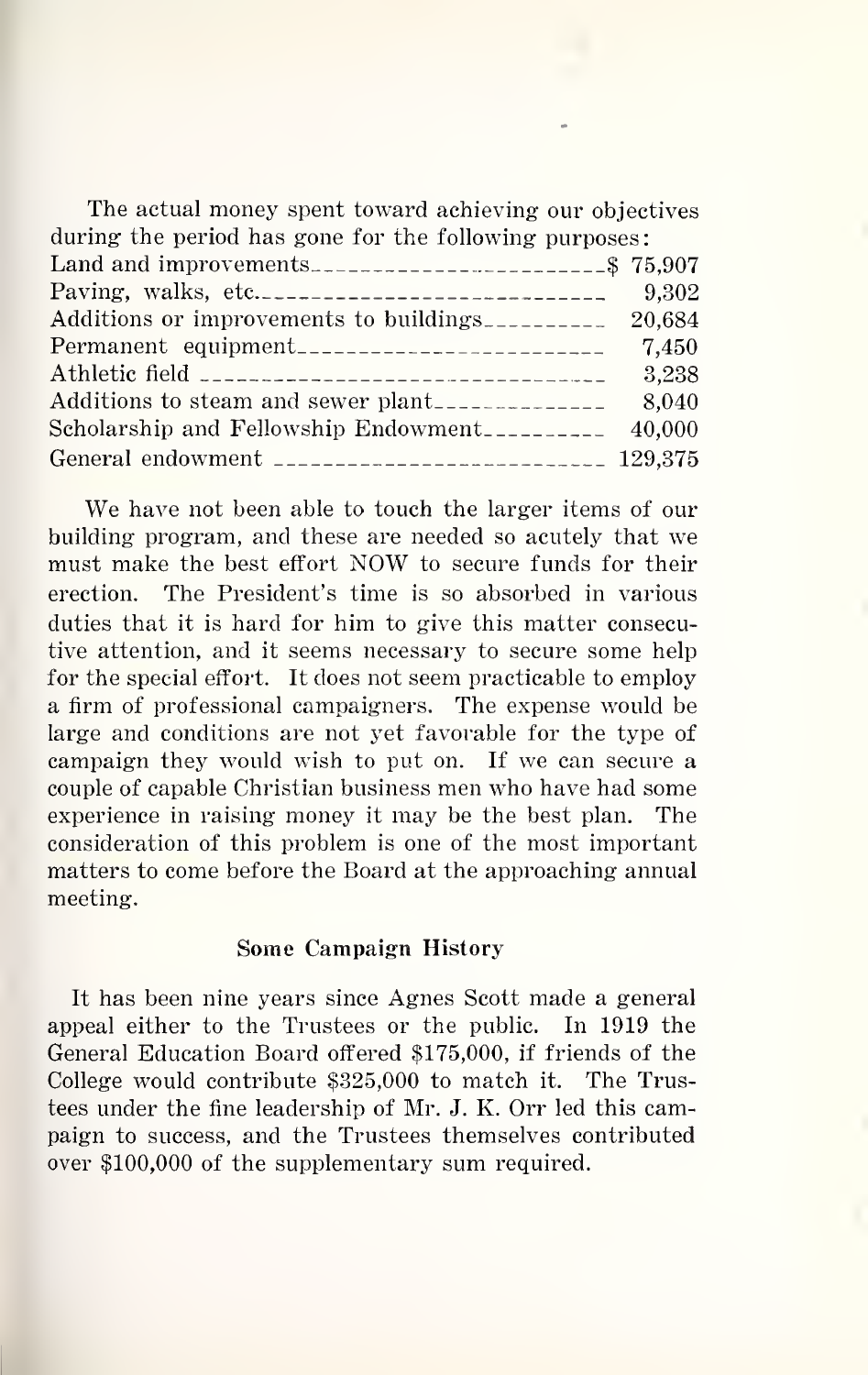In 1920 the General Education Board offered \$100,000<br>The if the College would raise \$150,000 additional. This more if the College would raise \$150,000 additional. also was accomplished with great difficulty, but it was by private solicitation of friends and not by a general campaign.

In 1921 the friends of Miss Anna Young, long beloved at the College as a teacher, undertook to raise a memorial fund. This was among the faculty and students and alumnae. The money was used in part to erect the Alumnae House.

In 1923 a rather earnest campaign was carried on among the College community friends, some alumnae, and a few others to secure funds for the building of the new Gymnasium to cost about \$150,000. It was a great temptation to call on the Trustees to lead in this, and a few volunteered some assistance; but we were able to win without a formal campaign.

In 1924 when the contract was let for the Gymnasium, it was found that there was not money enough on hand for the swimming pool and the completion of the stage for dramatic work. A whirlwind campaign among the faculty and students was inaugurated and carried to a successful conclusion.

As mentioned elsewhere in this Report, during the cur rent session a campus effort is being made to raise a memorial fund for Miss Cleo Hearon, and it gives promise of success.

In every one of these campaign efforts, the faculty and alumnae and students have shown wonderful self-sacrifice and interest and college spirit. This is the tenth consecutive year that those on the campus have been paying on pledges for some of these causes. We have not felt that these objectives were big enough to challenge the real efforts of the Trustees, but we believe that the time has come when we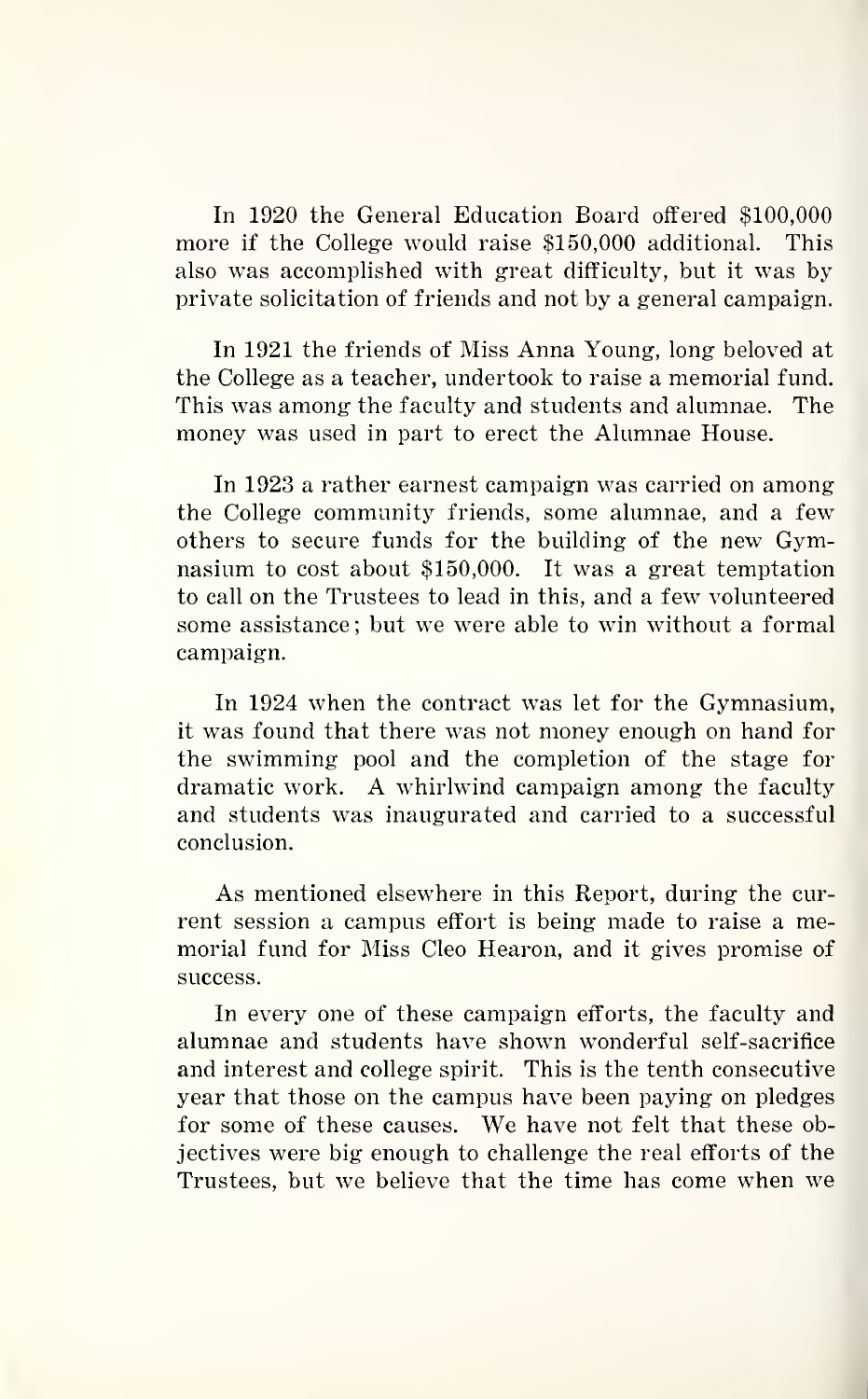should call for Trustee leadership in a great undertaking for Agnes Scott. We ought to have in the next three years at least \$650,000 more than we now have in sight.

## Bequests

During the past few years, the President has given considerable time to seeking to interest people in remembering Agnes Scott in wills. The tangible results are hard to esti mate, but it is a field where the College ought to sow and reap through the years.

During the current year, we have received \$3,000 from the will of Mrs. E. C. Dugas, of Birmingham, Ala., the money to be used for a scholarship in honor of her first husband, Capt. James Cecil.

Also through the will of Mrs. Fannie W. Wilkins, made a number of years ago, the College has this year come into possession of a valuable house and three lots in the city of Waynesboro, Ga. The property is variously estimated from \$10,000 to \$20,000 in value. When it is converted into money, the principal is to establish a memorial scholarship fund in memory of Marie Wilkins, a former student of Agnes Scott, a daughter of the donor and a wife of the late Judge W. H. Davis in Waynesboro. For the present we have rented the house until we can get favorable terms for selling.

#### Buildings and Grounds

Last July the President moved into the house which was purchased from the estate of Mrs. Lizzie Neel on Candler Street. This has been renovated, painted, and has had steam heat installed, so that it makes a very attractive home.

The house on Candler Street formerly occupied by the President has been made into a dormitory, accommodating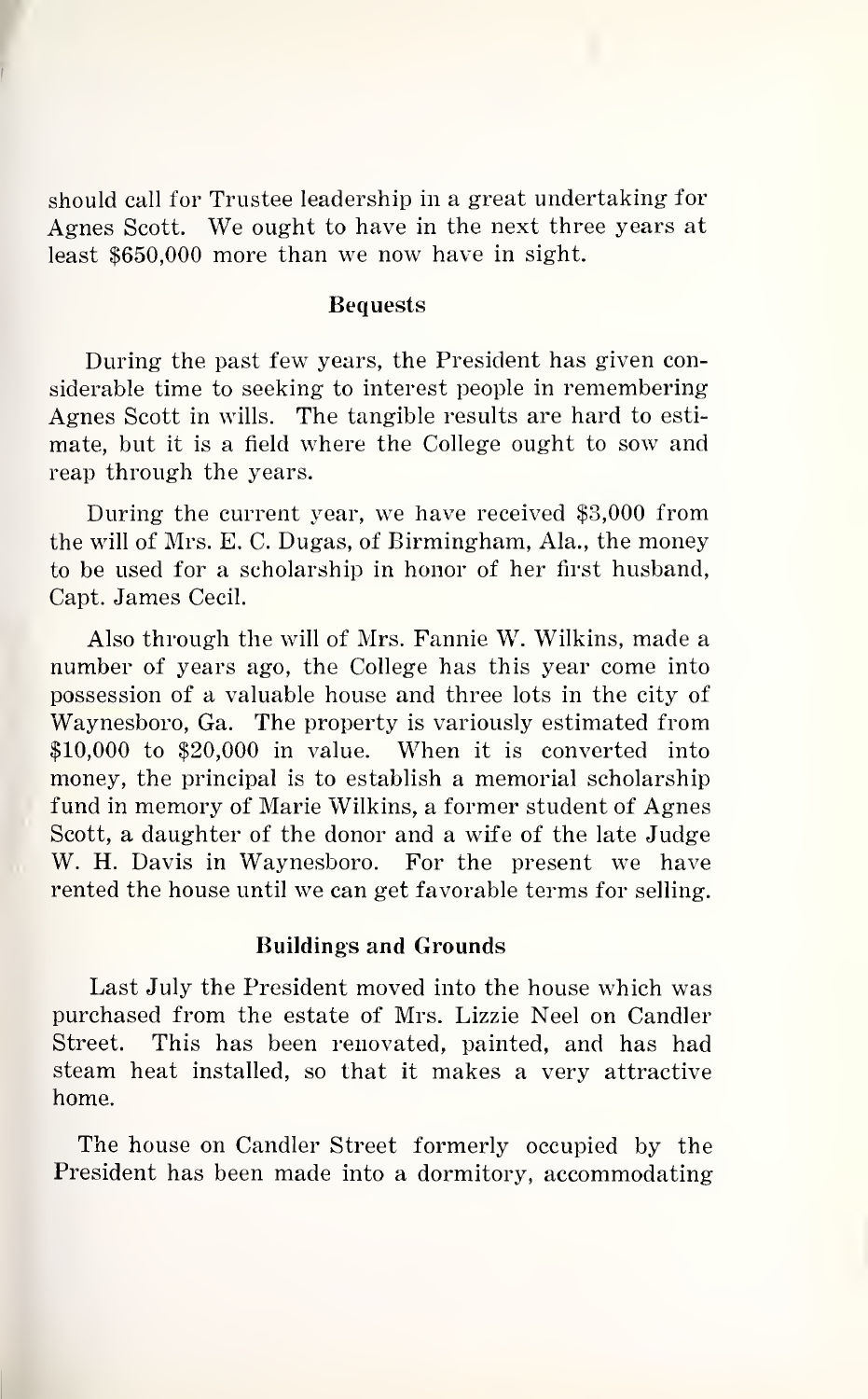two teachers and sixteen students. It has proved to be a popular building among the students.

During the year the College purchased the house on the corner of McDonough Street and Ansley Street from Miss Marianne McClelland for nine thousand one hundred (\$9,- 100.00) dollars. This will be used for a Professor's home.

#### Current Expenses

The increase in our tuition charges which became effective this year has no doubt saved the College from running a deficit. The operating account will show a fair profit. This is not as large as we expected for two reasons: (1) The number of students was smaller than we anticipated, as ex plained later; (2) It was necessary to give scholarship aid as authorized by the Board last year to quite a number of girls.

It will be necessary to allow some scholarship aid and loan funds to the students for next year, additional to the income from endowed funds. A recommendation on this subject will be made at the meeting of the Board.

For the tenth consecutive time Mr. J. C. Tart, Treasurer, has been able to report one hundred per cent  $(100\%)$  collection. This takes hard work on his part, particularly as a considerable part of our income is now contributed by in dividuals or groups for the aid of worthy girls and we can not insist upon as prompt payments from such givers as when the patrons themselves are responsible for the acocunts.

### Faculty

The College community has been saddened by the illness and death of Miss Cleo Hearon, Ph. D., for ten years head of the History Department.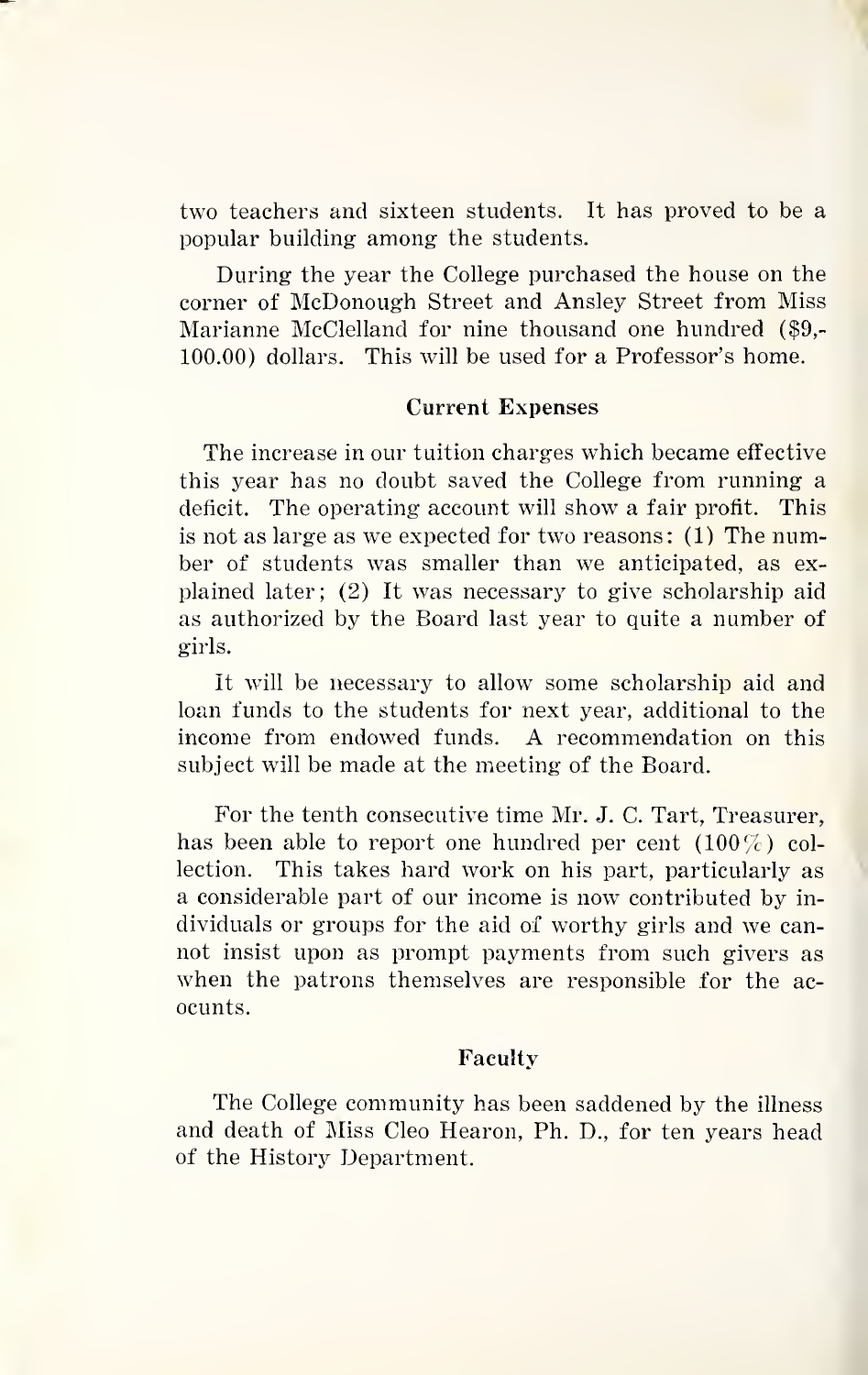Miss Hearon was a native of Mississippi and received her education largely at the University of Chicago, taking the Ph. B., the M. A., and Ph. D. degrees at that institution. The last named degree was taken summa cum laude, and she was elected to membership in Phi Beta Kappa at the University.

Before taking her Doctorate she taught in various insti tutions in Mississippi and after receiving her degree she was Instructor at Westhampton College, Wellesley College, and Ripon. She came to Agnes Scott in 1918 and continued in charge of the department of History until her death on January 11, 1928.

She was a true scholar, a stimulating teacher, and an active member of the faculty. At Agnes Scott she organized and directed the Lecture Association and was Chairman of the Debating Club. She served on several other important Committees. She did much to stimulate Graduate work among the Alumnae.

Outside of the College circles, Miss Hearon was also active. She was a leader among Southern women in the American Association of University Women, and also in the League of Women Voters.

In her will Miss Hearon left her library to the College. This consists of several hundred well selected volumes and these will be of great help to the community.

In appreciation of Miss Hearon, and of her work for the College, the Students and Alumnae have furnished anew the History room at the Library and are undertaking to raise a Memorial Endowment Fund for the Library. As this fund is much needed, and as it is included in the general develop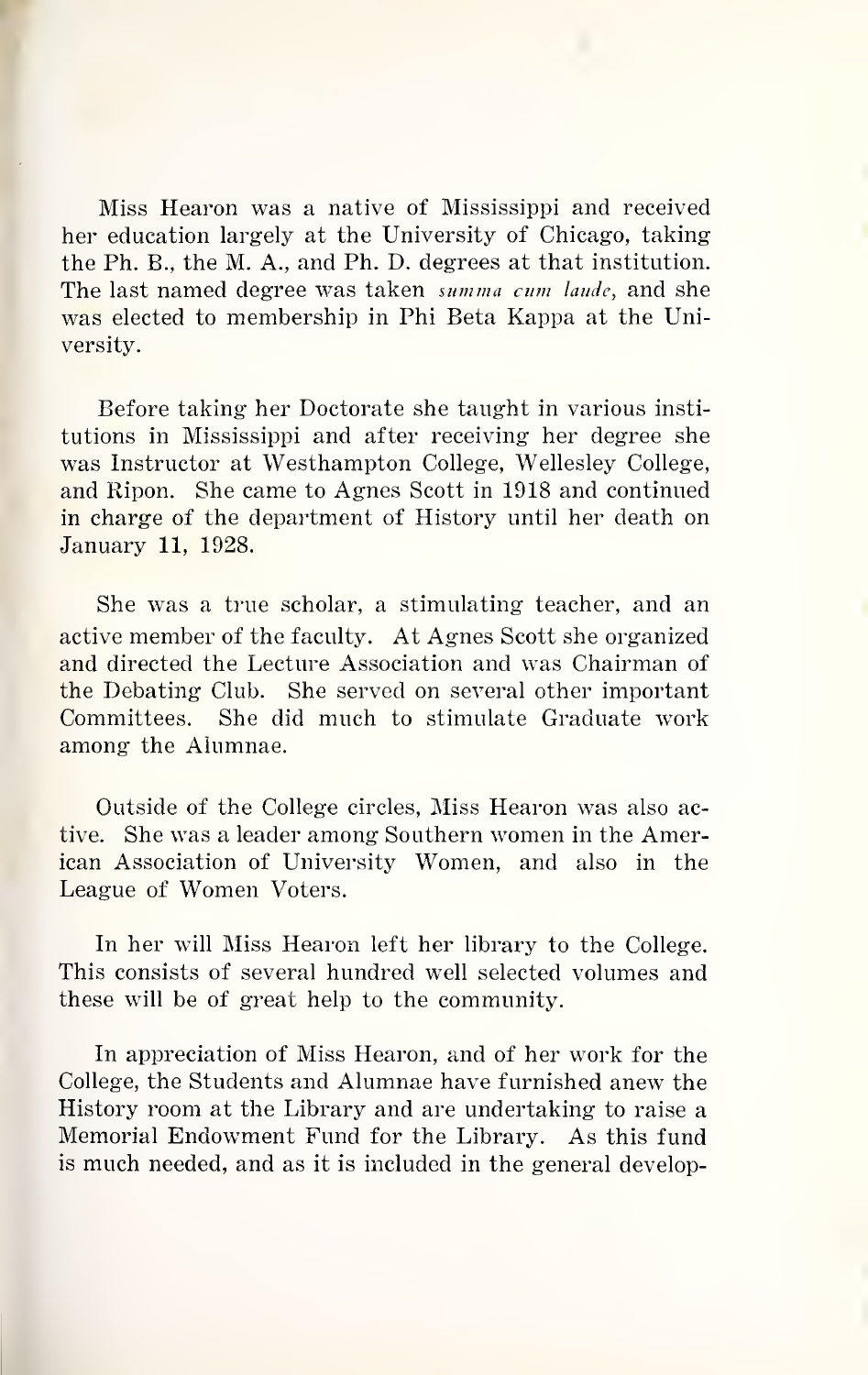ment plan of the College, the effort ought not to interfere with our general campaign and we trust that it will be an entire success.

#### Faculty Changes

Since the last meeting of the Board of Trustees there have been a number of changes in the Faculty. Dr. J. W. Good has resigned as the head of the English Department and his place has been filled by Professor George P. Hayes. B. A., Swarthmore, and M. A., Ph. D., Harvard.

Miss Jean Davis has resigned as Professor of Economics and Sociology, and her place has been filled by Professor J. M. Wright, B. A., William Jewel, M. A. and Ph. D., Johns Hopkins.

Miss Florence Smith, B. A., Westhampton, M. A., Chicago, has served as Acting Professor of History on account of the continued illness and death of Miss Hearon.

Leave of absence has been granted to a number of our staff including Miss Emily Howson, of the Physics Department; Miss Emma May Laney, in English; Miss Louise Hale, in French, and Miss Martha Stansfield, in Latin. Their places have been satisfactorily filled during the year, and we antici pate the return of all these for the next session.

Other minor changes may be noted in the catalogue, a copy of which has been sent to each member of the Board of Trustees.

#### Students

The student-body is smaller this year than during the session 1926-1927. To a considerable extent the explanation of this is the fact that the Girls' High School of Atlanta did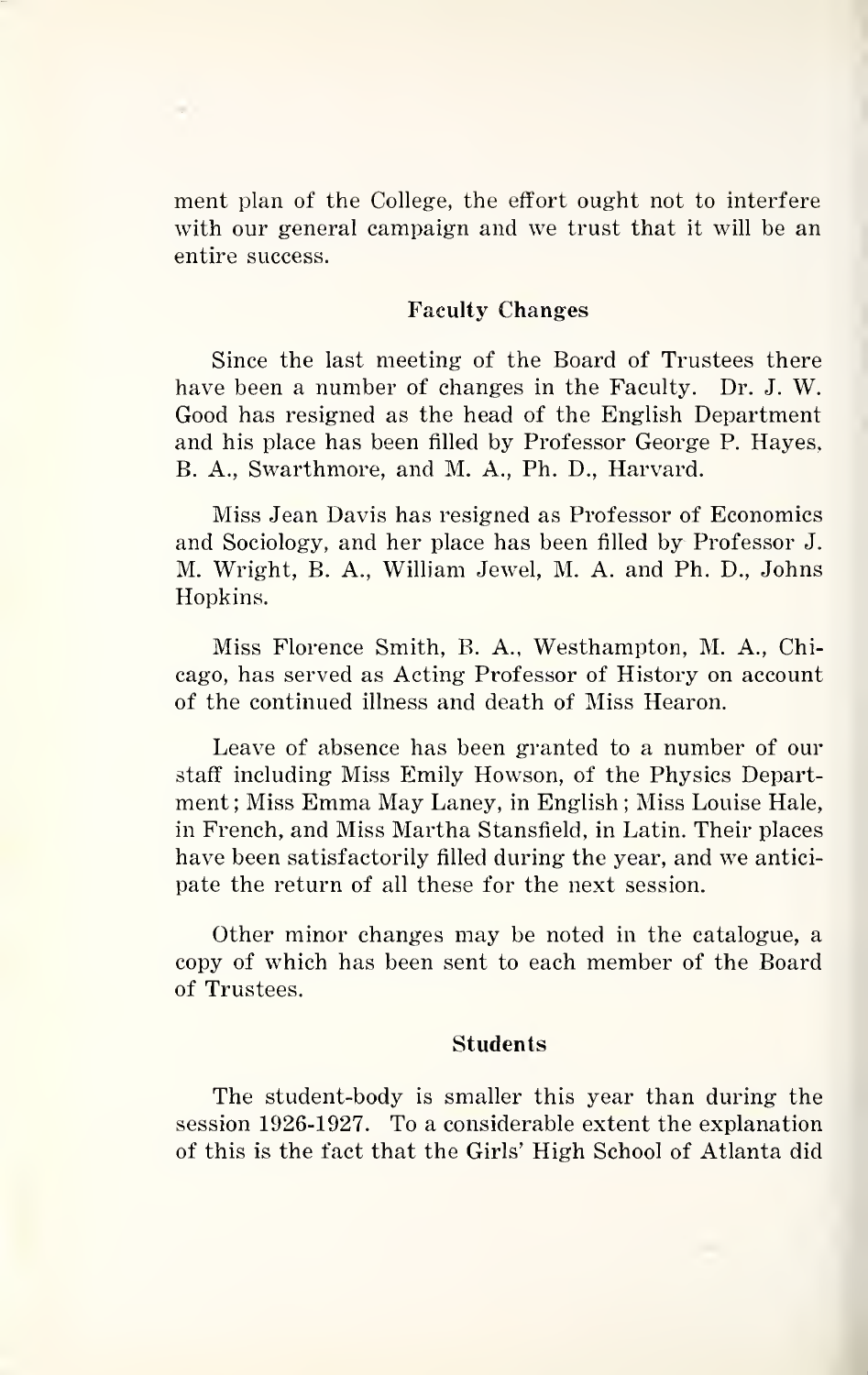not graduate a regular College Preparatory class last year. The twelfth grade was being re-established in Atlanta and the High School kept its students for one year more. This school sends a large number of students to Agnes Scott every year and we noticed very much the difference this session.

At the same time we did not have as many boarders as last year. This was partly due to the increase in fees. We do not know to what extent this played a part, but we think that the cancellations which occurred during the latter part of the summer were due more largely to the general financial depression in the South than to any special charges which we made. The very rigid entrance requirements which we now specify also make it difficult for many girls who want to come to qualify for admission. We are not alone in the making of the increase in fees because all of the colleges of our class in the South have found it necessary to do likewise. Even with the increase already made, we are several hundred dollars behind the average charges of our competing institutions in the East. We anticipate having <sup>a</sup> full studentbody for September of this year.

Our students for the year may be classified in various ways as follows:

| Seniors _______________________________ 103 |     |
|---------------------------------------------|-----|
| Juniors _____________________________       | 82  |
| Sophomores $\frac{1}{2}$                    |     |
| Freshmen ___________________________ 155    |     |
| Fourth Year Irregulars $\frac{1}{2}$        |     |
| Second Year Irregulars ________________     | 2   |
|                                             |     |
| Unclassified ____________________________   | 9   |
| Special _________________________________   |     |
|                                             | - 3 |
| Music or Art only-----------------------    | 15  |
|                                             |     |

492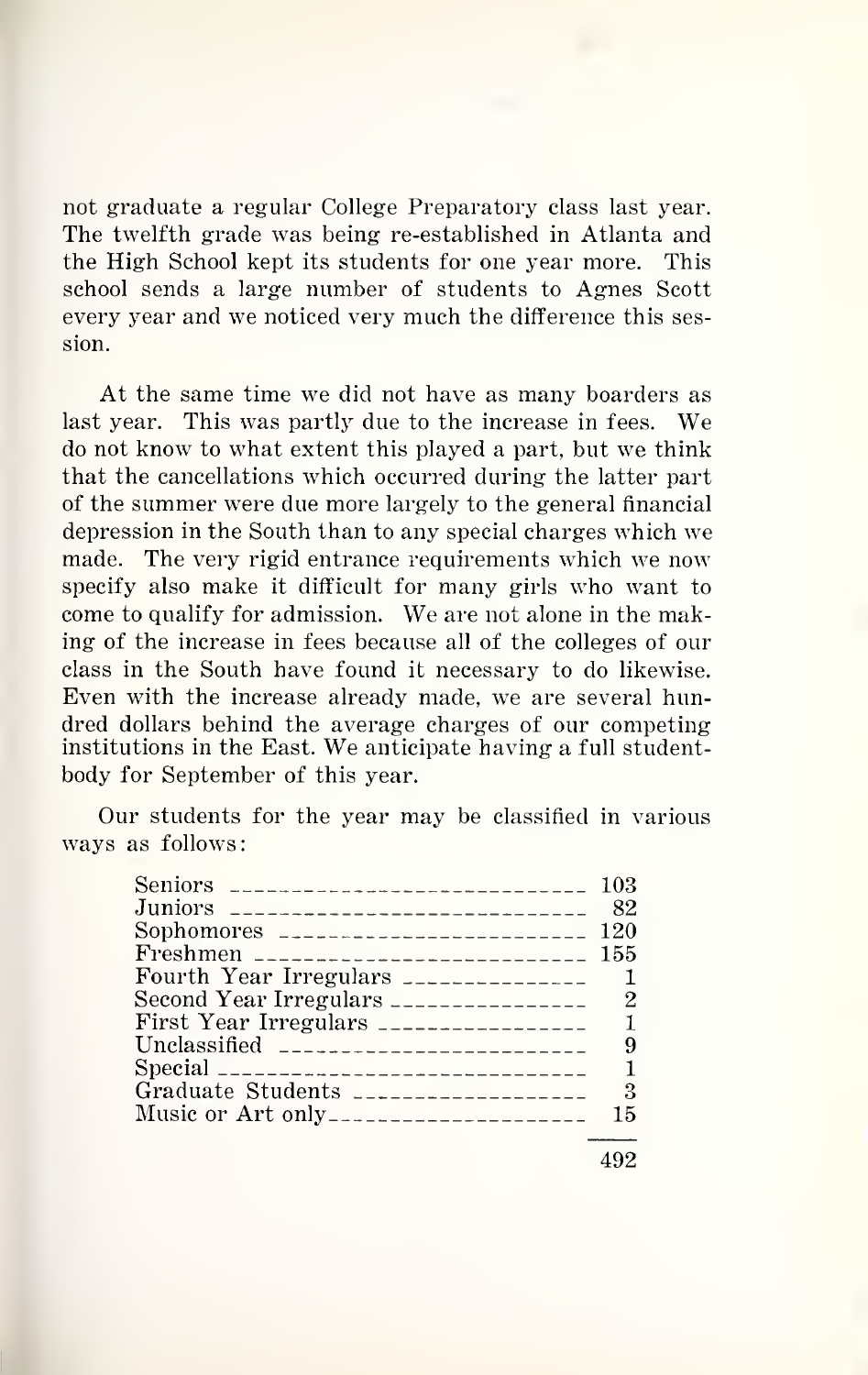By States they are distributed as follows:

| Georgia _______________ 235                       | 3<br>$Texas$ ________________                     |
|---------------------------------------------------|---------------------------------------------------|
| North Carolina $\frac{1}{2}$ = $\frac{1}{2}$ = 49 | District of Columbia <sub>---</sub><br>1          |
| Alabama _______________<br>43                     | Indiana _______________<br>1                      |
| $T$ ennessee _____________<br>25                  | 1<br>Maine $\frac{1}{2}$                          |
| South Carolina ________<br>24                     | $Missouri$ ______________                         |
| 24                                                | New Jersey $\frac{1}{2}$                          |
| Virginia ______________<br>16                     |                                                   |
| Kentucky _____________<br>15                      | Oklahoma _____________                            |
| Mississippi ____________<br>10                    | 6<br>China $\frac{1}{2}$                          |
| West Virginia $\frac{1}{2}$<br>7                  | 1<br>Cuba __________________                      |
| Louisiana _____________<br>6                      | $\mathbf{1}$<br>Japan _______________             |
| 4                                                 | Korea ________________                            |
| 3                                                 | $\mathbf{1}$<br>Mexico ________________           |
| New York _____________<br>3                       | Venezuela $\overline{\phantom{a}1}$<br>1          |
| Ohio -----------------<br>3                       |                                                   |
| Pennsylvania _________<br>$\mathbf{R}$            | 492                                               |
| Resident Students _____________________ 355       |                                                   |
| Non-Resident Students ________________ 137        |                                                   |
|                                                   | 492                                               |
|                                                   | The denominations have been represented among the |
| students as follows:                              |                                                   |
| Presbyterian _________________________ 228        |                                                   |
| Methodist ___________________________             | 104                                               |

| <u>Fresdy terrail ––––––––––––––––––––––––</u> |                |
|------------------------------------------------|----------------|
|                                                | 104            |
|                                                | 66             |
|                                                | 42             |
| Christian _____________________________        | 14             |
|                                                | 9              |
| Lutheran ---------------------------           | $\overline{2}$ |
| Congregational _______________________         | $\overline{4}$ |
|                                                | 3              |
| Catholic $\frac{1}{2}$                         | $\mathbf{R}$   |
| Dutch Reformed _____________________           |                |
|                                                |                |
| Ethical Culture ______________________         |                |
|                                                |                |
| Greek _________________________________        |                |
|                                                |                |
| No Church Affiliation ________________         |                |
|                                                | 10             |
|                                                | 492            |
|                                                |                |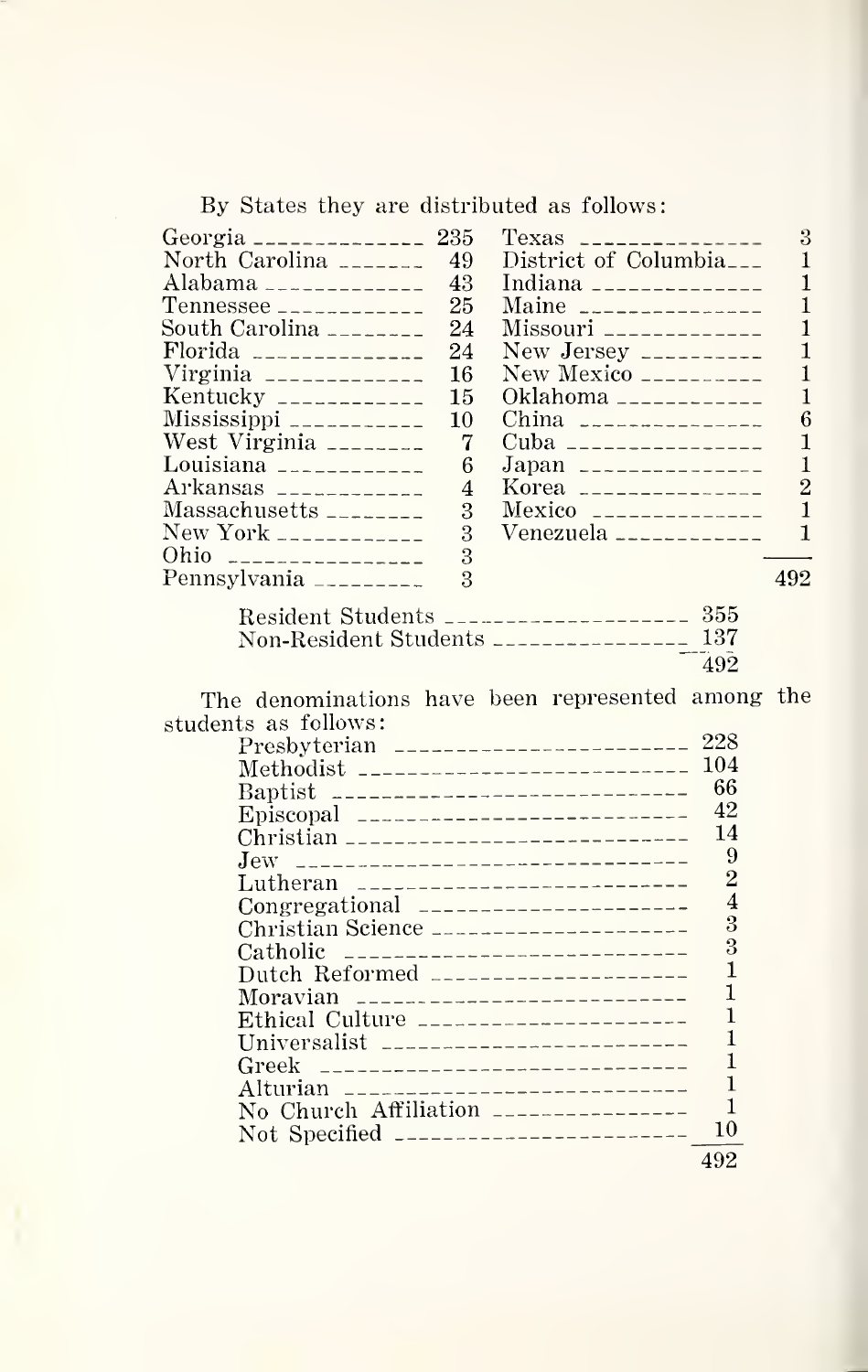#### Health

The College community has enjoyed good health this year with the exception already noted of the continued ill ness and death of Miss Hearon. Careful examination was made of the students and special treatment given to any who seemed to need corrective work. If a student shows any symptom of illness she is put in the Infirmary and kept there until she is well, both for her own sake and for the sake of the College Community. Dr. Sweet and our two trained nurses have been thoroughly effective and we also get a great deal of help from the Physical Education Department.

We have been giving careful attention through the year to the nourishment of the students; and each week the menus for all the meals are planned ahead by a committee consisting of the Dean as chairman, the Housekeepers, College Physician, the Business Manager and occasionally other officers who are interested.

#### Religious Life

The fact that the religious life is put last in this report does not signify that it is a minor consideration at Agnes Scott. It is the very soul of the institution. It occupies a large part of the attention not only of the students, but also of the Faculty and Officers.

At a recent meeting of the Faculty a round table dis cussion was held regarding the spiritual life of the institu tion for this session and it was the unanimous feeling that conditions have been unusually satisfactory. We have not had trouble with atheism, unbelief or even disputes regarding orthodoxy. The main difficulty which we have is simply that of indifference on the part of some members of the college community, as we find it in the various churches.